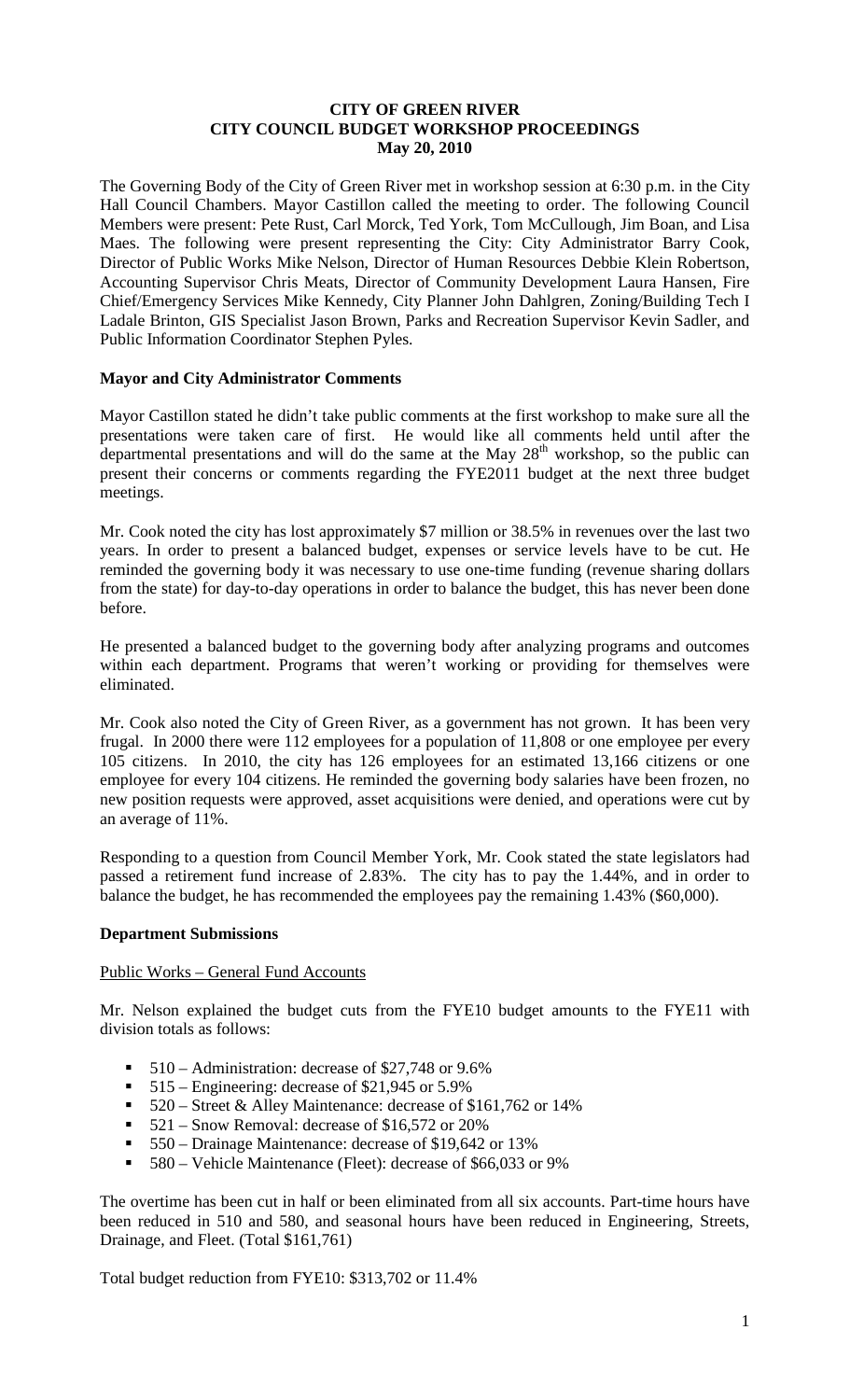Mr. Nelson noted the reductions in Snow Removal and Streets and Alleys are best guess estimates based on the actual budget amounts over the last two years since the last two winters have been mild. If we have a normal winter in FYE11 there will have to be a budget adjustment to increase the budget for O&M and natural gas.

*The following asset acquisitions requests were denied:*

*Streets - water tank replacement (\$5,000), Streets - asphalt roller (\$83,000), Streets - 2 pickup trucks (\$50,000), Streets - asphalt paver (\$140,000), Streets - asphalt zipper (\$115,000), Snow Removal – 12 ft. snow plow (\$11,000), Snow Removal - V-box spreader/sander (\$20,000), Snow Removal - snow blower (\$231,000), Vehicle Maintenance - rolling work platforms (\$2,200)*

Responding to a question from Council Member Boan, Mr. Nelson stated the Fleet Maintenance crew is given a \$400 tool allowance per employee.

# Community Development

Ms. Hansen stated she had two parts to her department's budget presentation.

She explained the budget cuts from the FYE10 budget amounts to the FYE11 with division totals as follows:

- $\blacksquare$  410 Administration: decrease of \$27,585 or 5.6%
- 420 Building Inspection: decrease of \$17,321 or 13.2%
- 440 Community Revitalization/Main Street Program: decrease of \$77,814 or 34.95%

The major cut in Department 440 was due to the completion of the branding study (\$33,000). She noted the budget is still larger than what the city committed to spend on their application for Main Street to the state, including salaries. In 2005, the first year, the city committed \$108,905 and \$126,773 the third year including salaries. She also contacted the department of public services in Rock Springs on where their budget is sitting for their Main Street program. Rock Springs has no funds set aside specifically for Main Street improvements. Their other line items are close to what is proposed for Green River's program. Their items are included under their URA program which is very active and strong.

Total budget reduction from FYE10: \$122,720 or 14.5%

Ms. Hansen stated the second portion of her presentation was the most difficult she has ever had in her career. Therefore, she read a memo (attached) for the second portion of her presentation. In summary, she would like to reorganize her department with the elimination of the Main Street manager. She proposed the current manager could be given the position of grant writer for the city under the Finance Department for the best use of Ms. Adams skills.

Ms. Hansen proposed the following restructured positions:

- **•** Director of Community Development
- **Senior Building Inspector**
- **GIS** Specialist
- Planner (focus on Land Use Planning/Permitting)
- URA/Main Street Administrator (focus on economic and revitalization planning and serve as the manager for Main Street and URA boards and liaison for all other economic boards/agencies)
- **Administrative Assistant**
- Part Time Administrative Assistant for the whole department

Addressing questions from Council Member Boan, Ms. Hansen stated:

 John Dahlgren would be the new Main Street Administrator, since he has experience in the URA, Main Street, historic preservation, and is a certified planner. The office on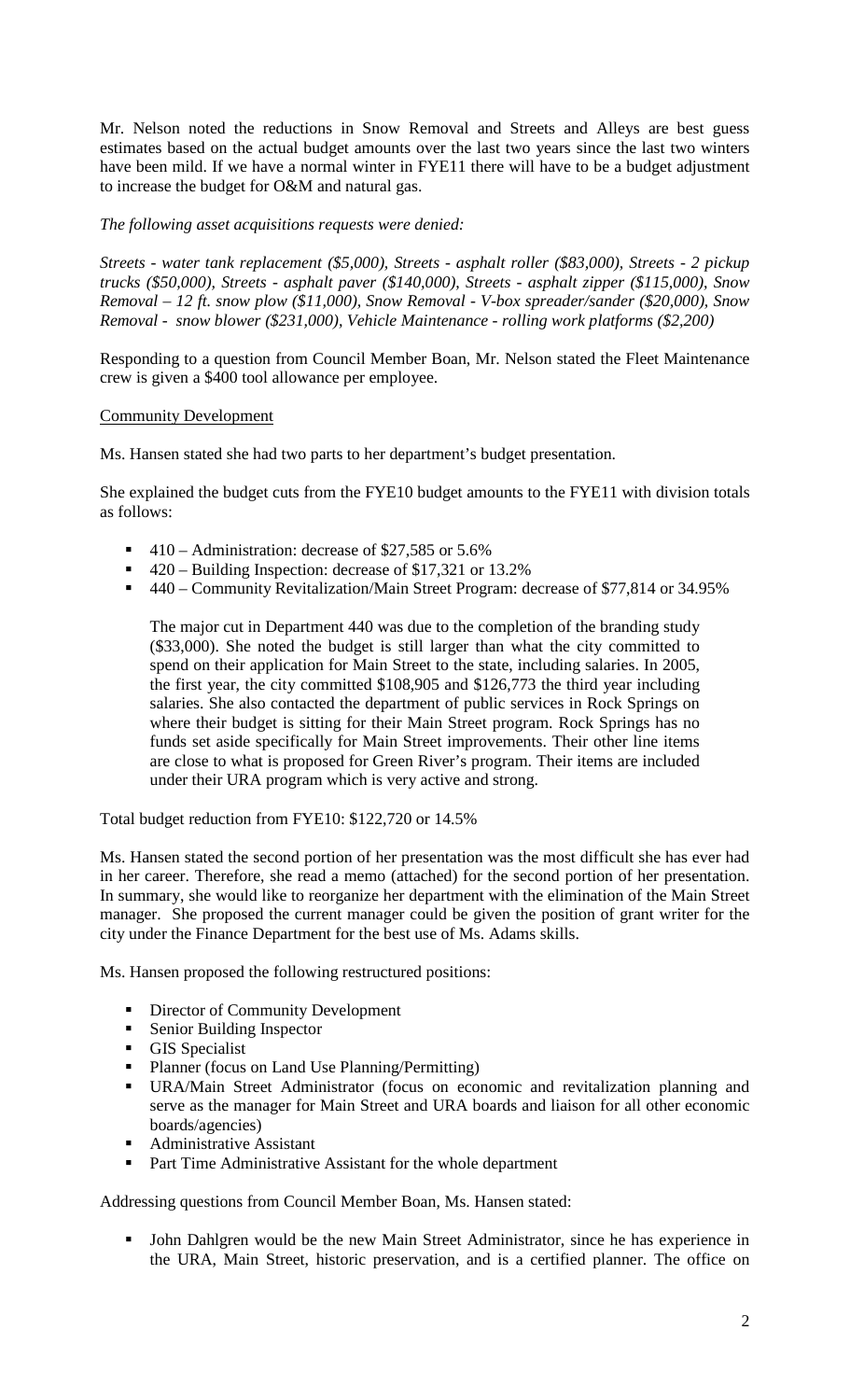Flaming Gorge Way will be closed, and moved to the Community Development Department at City Hall.

- The URA and Main Street boards will remain separate, the only difference is the city will only have one person overseeing both rather than having two staff people.
- If the Main Street program continues to decline over the next six months, the city will still have URA which she hopes will be much stronger than it is now. Ms. Hansen stated the goal is to be more like Rock Springs.
- In regards to the other economic development entities, they all have an idea of what they want for their programs. She doesn't want to be involved with decisions regarding them as far as budgeting. She has talked with them about her proposal, and they would like to see some improvements in communications between Main Street and their organizations (i.e. Green River Chamber of Commerce and Green River Futures).

Council Member York stated there were some discrepancies from the report they received on Tuesday from Green River Main Street and what was just presented. He understood the return on investment is important to this council. According to the Finance report the city has lost over \$140,000 when you consider the Main Street budget versus the revenue they have received from the program.

He questioned how the state program was dealing with what appears to be Green River's failure. Ms. Hansen stated the state will be coming for their yearly review of Green River and they will make a decision on whether they are meeting the contract requirements. The local board has not been meeting their by-law requirements since October 2009.

It is true that Ms. Adams helped prepare for an energy grant for Parks and Recreation, but the \$50,000 is not a Main Street grant. While the state may have money (\$37,000) set aside for the Green River Main Street program, the city hasn't received it. So until the city receives it, it is not the city's money.

Council Member York asked why Main Street was failing. Ms. Hansen stated she was at the meeting to present her budget, and didn't want to go into detail on anything else at this time.

Responding to questions from Council Member Maes, Mr. Cook would recommend the grant writer position, if approved, be under the Finance Department. The governing body has discussed it. It is listed on their strategic plan. This is an option for the governing body to consider. He is not recommending a new position. It is the governing body's call to make. His budget recommendation was to continue with the organization as is.

Council Member Rust stated he didn't want them to lose sight of the fact that the Main Street Program has done some good things for the community in terms of beautification and façade plans. A grants writer has been discussed since he has been on council. He can't imagine the city won't see a return on investment on the position. He believes it is critical, as a manager, to reorganize and put people into the right positions.

Council Member York felt it would be interesting to see how many grants have been written by other staff members in other departments. He questioned whether hiring a grant writer right now, when they have seen great success with the departments writing their own grants was really necessary.

Council Member Boan stated the way he sees it, the city gains a grant writer, and the cost of the Main Street program is reduced. So even though they are creating a new position, they are saving money and getting a new position. He doesn't see how they can beat that.

Council Member Morck noted the grant writer position at the county has worked very well for them.

Responding to the governing body's comments about her memo being a lot of information to "digest" at the meeting, Ms. Hansen apologized stating a lot of the information hadn't been received until earlier in the day. She has been working on her proposal for the last four to six months trying to figure out what to do.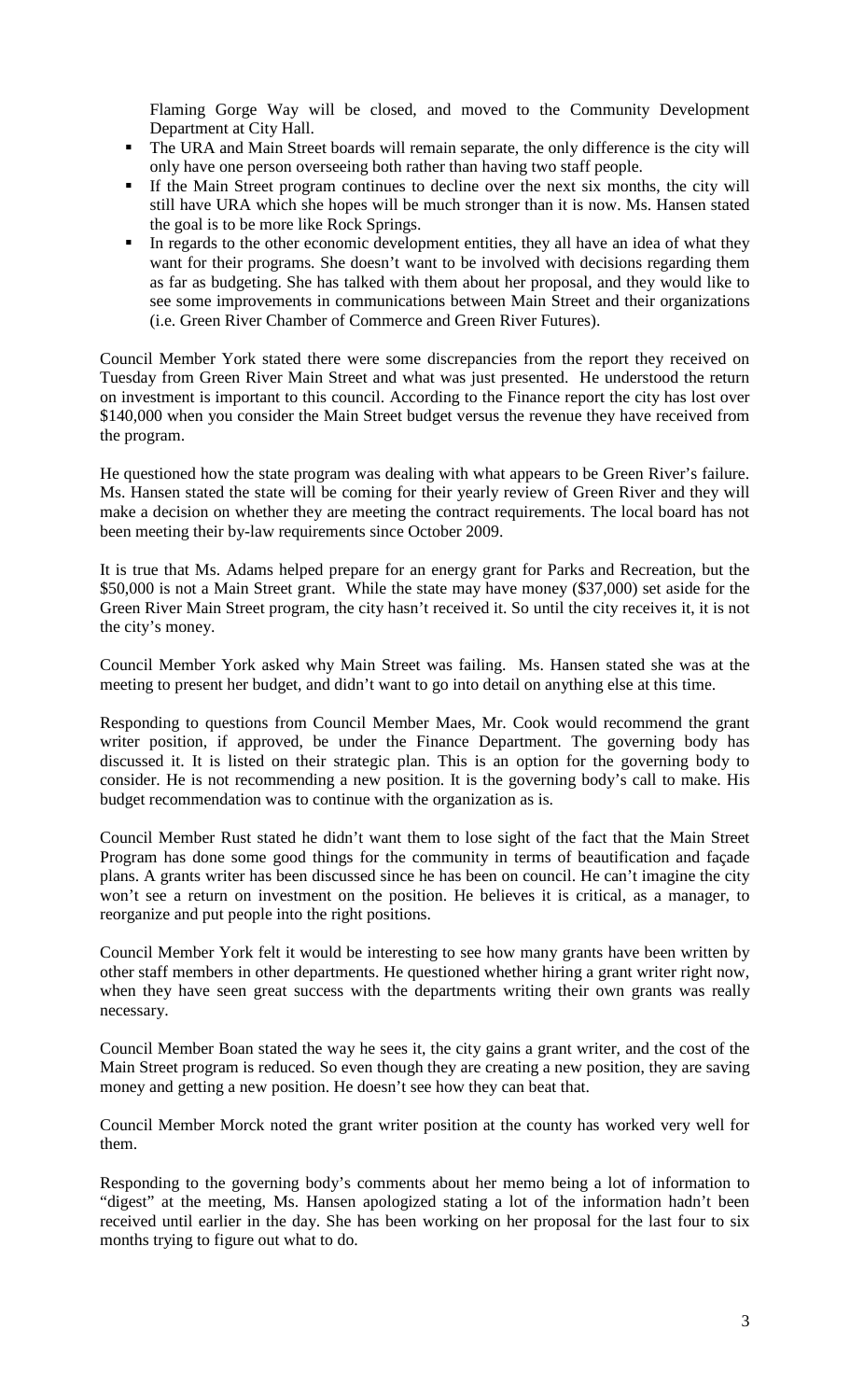Ms. Hansen stated to be completely blunt, the current department structure was created under a previous department head in 2007, and she would have structured it differently. To be honest, she believes there is more staff in the department than there is work for them to do. Therefore, she believes it is more beneficial to have a position like a grant writer that could bring money into the city.

She noted grant writing takes up a lot of time, time staff could be using to do other things. Just the energy grant, which isn't even going to benefit her department, cost more in staff time than the grant will actually bring in. Even the record keeping after a grant is issued is very time consuming. She feels it would be nice to have a position where all the grants could be consolidated under one position.

Responding to questions from Council Member Boan, Mr. Cook stated Ms. Hansen's proposed changes and the new grant writer position have dollar amounts attached to them. The final  $\frac{1}{2}$  decision would have to be made on June  $15<sup>th</sup>$  when they pass their budget resolution for FYE2011.

Ms. Robertson noted if the governing body decided to add the grant writer position, and follow Ms. Hansen's proposal for restructuring, she would need to prepare job descriptions for approval by resolution, and add the positions to the wages and salaries range table which is also part of the salary resolution they will be approving for the FYE2011 budget. She has started working with Ms. Hansen to prepare the job descriptions as proposed so they are ready at the same time the governing body approves the budget.

Responding to questions from the Mayor, Ms. Hansen stated Green River had submitted an application for the Main Street program in 2005, and it was included in the 2005 budget with operations and maintenance line items, in the amount of approximately \$32,680. In 2009 O&M went up to \$109,068. She has proposed a budget back down to the 2005-2006 amount or \$38,000 for O&M.

The first year they pledged \$120,905 total including salaries, the second year they pledged \$123,725, and the third year \$126,773 as stated in their state application to the program.

The governing body made comments about needing more time to consider Ms. Hansen's proposal, they felt it was a lot to consider on such short notice.

Mayor Castillion noted there could also be comments regarding the Main Street Program from the public they would need to consider.

Council Member McCullough stated he expects to hear from the Main Street board members, and the citizens. He feels the program is for the people, and he wants to listen to their ideas.

Council Member York expressed concern on what the employees were going to think about the city hiring someone as a grant writer at the same time they have been asked to cover portions of the retirement program and other benefits without any kind of raise in salary. Ms. Robertson stated it was her understanding the money to cover the grant writer position would be transferred from the Main Street manager's position into the grant writer position in lieu of a layoff.

### Fire Department

Chief Kennedy explained the budget cuts from the FYE10 budget amounts to the FYE11 with division totals as follows:

- $\blacksquare$  310 Administration: decrease of \$48,123 or 11%
- 320 Fire Suppression: decrease of \$24,891 or 8%
- 330 Fire Prevention: decrease of \$6 or 0.04%

Total budget reduction from FYE10: \$73,008 or 9.7%

He noted the budget for the Fire Department has remained flat over the last few years. The cuts in seasonal and part-time hours will be absorbed by the paid personnel and the volunteers. Chief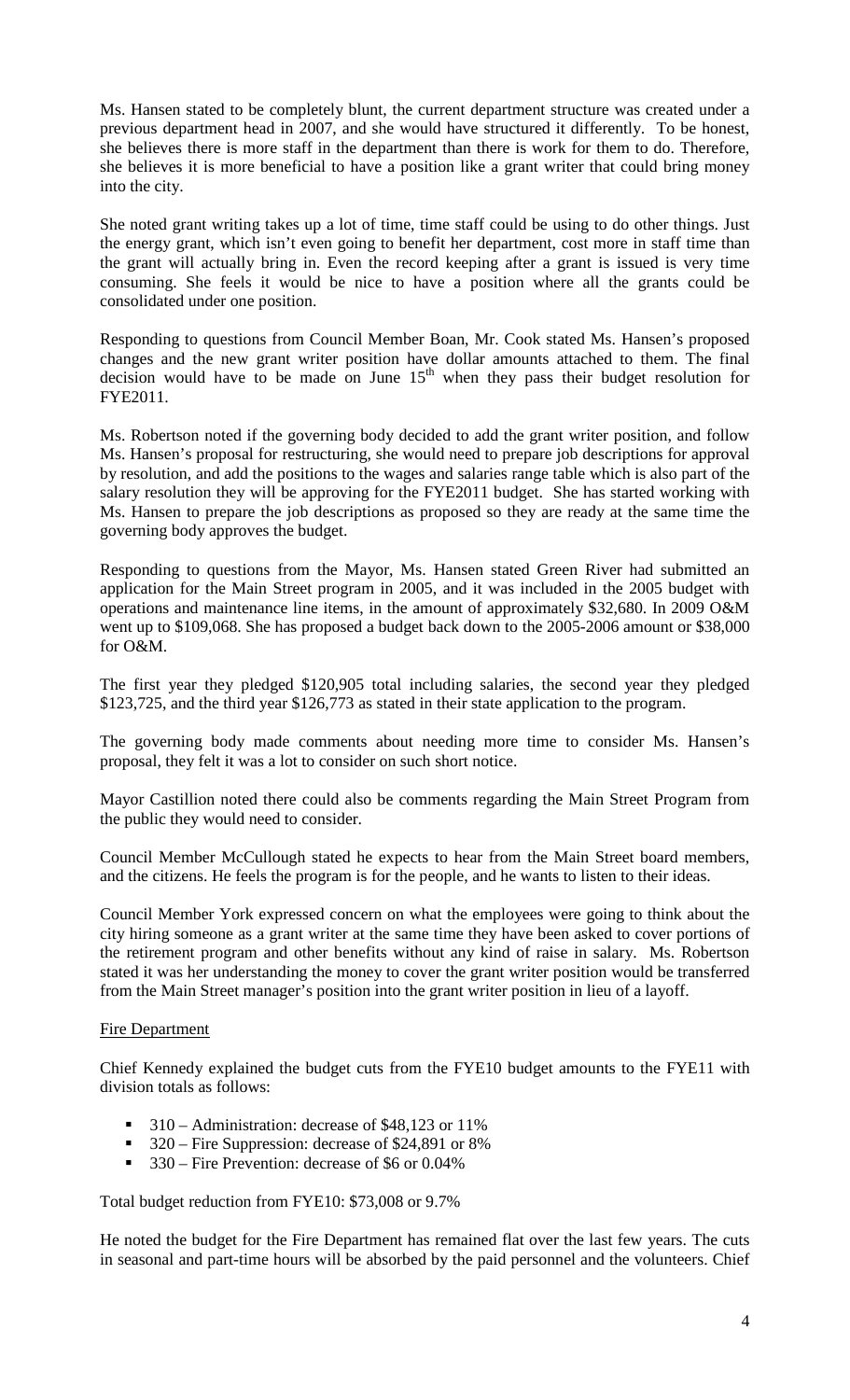Kennedy stated even with the cuts, the Fire Department is committed to, and will continue to provide, the same level of service for the community and the surrounding areas.

He will be increasing the amount of training for their response capabilities to enable them to respond to new potential hazards and changing response needs.

Council Member Boan stated while he believes the city budgets too much for travel and training in the other departments, he wants to insure all the volunteers receive the training they require. Chief Kennedy felt the proposed budget amount would be adequate for the next year.

Mayor Castillion also stated he wanted to make sure the Fire Department had the adequate training dollars in the budget to keep up the caliber of services they have been providing for the community. He feels the training is an insurance policy.

Chief Kennedy stated the commitment by the volunteers is better than he could ever hope for. The amount of training hours has doubled over the last two years. Volunteers rarely miss the training unless they are working.

Addressing questions from Council Member Rust regarding the incentive program, Chief Kennedy stated they had tied the program to staff and volunteers coming to training meetings. There were a lot of people who didn't make the required number of training meetings. The program was used very little. Speaking for his department only, it was more of nuisance than a benefit.

Chief Kennedy noted the biggest thing he can see coming down the road is asset acquisitions. A lot of their equipment has a specified service life. The equipment items that will need to be replaced are big dollar items. The city has always been able to come up with the equipment replacement funding when it was needed. As long as the equipment keeps running good, they are in good shape.

*The following asset acquisition request was denied: River Rescue Program \$25,000*

### Municipal Court

Judge Jason Petri explained the budget cuts from the FYE10 budget amounts to the FYE11:

 $\blacksquare$  120 – Municipal Court: decrease of \$13,768 or 7%

He suggested the following line items could be reduced even further.

- They really don't have a need for the advertising line item in their budget (\$2,250) it wouldn't cause him any heartburn at all if the line item was eliminated.
- The travel and training line item could be reduced to zero, since they don't plan on attending any training sessions this coming budget year (\$2,750).
- Depending on the number of jury trials that are scheduled, there is the potential they could need more money in their budget for postage. Since they have to mail out notices to over six hundred people each time (\$200 - \$300 each mailing).

He asked for his part-time hours to remain the same rather than be cut so he could continue with the archiving of documents. The information is important and he would like to continue the program.

Council Members McCullough and Boan suggested the additional reductions Judge Petri had proposed be transferred to his part-time hours so he could continue with his archiving project.

### Legal Services

Mr. Cook explained the budget cuts from the FYE10 budget amounts to the FYE11:

 $\blacksquare$  170 – Legal Services: decrease of \$24,015 or 21.2%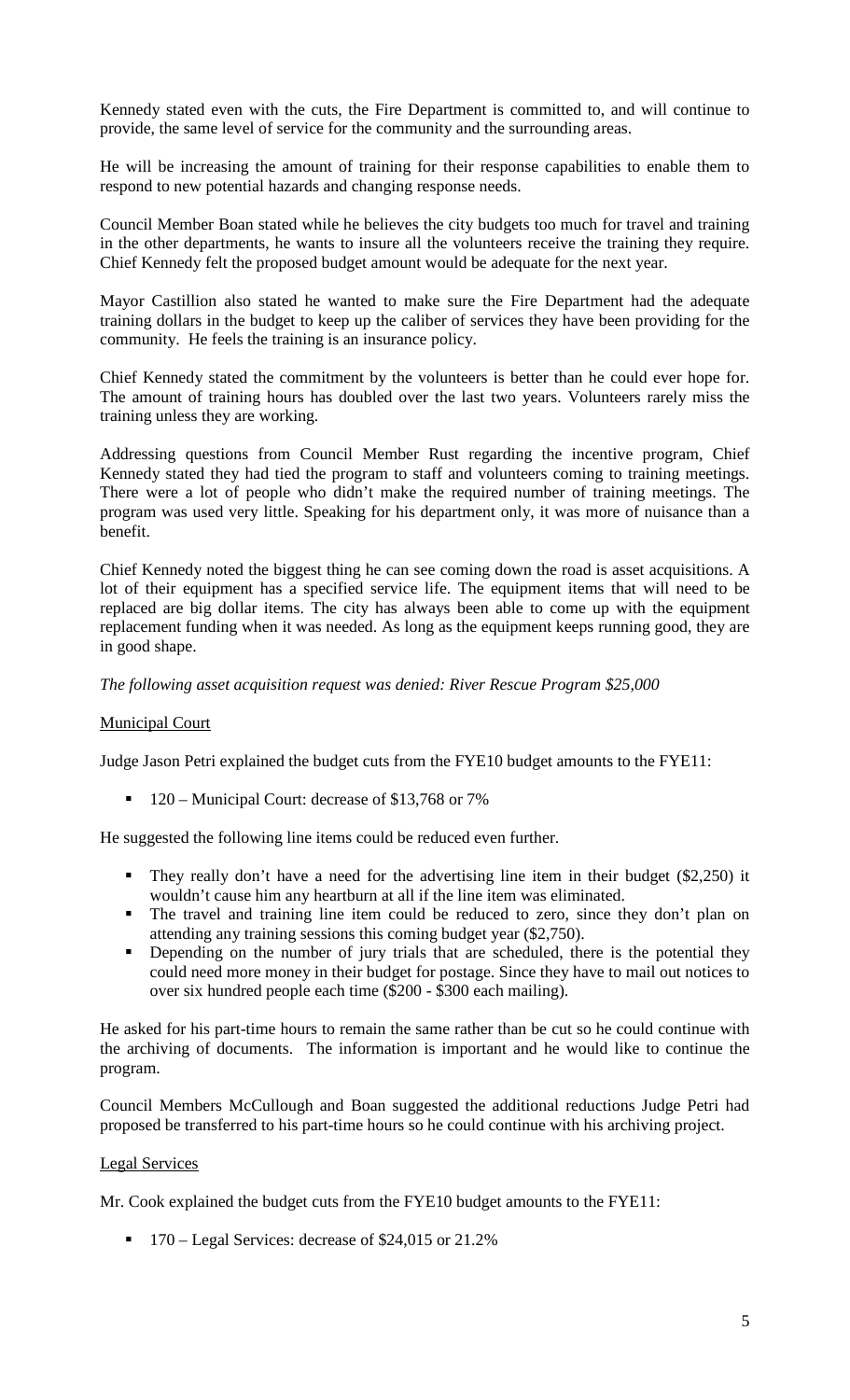He noted they had done a historic review on budget actuals over the last few years, and therefore the professional service line item was reduced from \$32,936 to \$10,000. Their technical supplies were also reduced based on the historical review.

## City Prosecutor

Mr. Cook noted based on historical reviews his recommendation of budget cuts from the FYE10 budget amounts to the FYE11. He noted Ms. Botham has presented a separate proposed budget to the governing body. He hadn't seen it so he didn't know if her proposal was the same, more or less than his.

 $\blacksquare$  175 – City Prosecutor: decrease of 2,794 or 3.3%

# Legislative Body

Mr. Cook explained the budget cuts from the FYE10 budget amounts to the FYE11:

 $\blacksquare$  110 – Legislative Body: decrease of \$273,494 or 30%

The majority of the cut was to Special Projects & Programs (\$253,092).

He gave the governing body detailed reports on expenditures for the Advertising (public notices/legal publications) and Council Special Projects (FYE10 \$51,000, FYE11 recommendation \$20,000)

Council Member McCullough stated he hopes they will continue to purchase tickets for the Riverfest Cajun Shrimp Boil for the boards and commissions volunteers out of their special projects account.

Responding to questions from Council Member Boan, there was a discussion on the required public notice/legal publications that continue to increase in cost and what the Wyoming Association of Municipalities has done to try to reduce the required amount of publications in the local newspapers, i.e. the publication of minutes. Mr. Cook noted without a united effort from the county commissioners, the schools boards, and the municipalities, the legislation will never be passed. The cities have tried to do it on their own without success.

Mr. Cook explained the "membership/dues" line item is basically for memberships to organizations like WAM, *and the National League of Cities*. He will run an expenditure detail for them so they can see exactly where the funding goes.

### City Administration

Mr. Cook explained the budget cuts from the FYE10 budget amounts to the FYE11:

 $\blacksquare$  130 – Administration: decrease of \$55,527 or 16.8%

The majority of his cut was the specialized training line-item (\$45,981) used to send staff members to required specialized training that was over their allotted training formula amounts, for example: IT Technicians, GIS training, and computer training for the Utility Division.

### **Other Comments**

Council Member Maes noted she had been reviewing the financial reports and noted there was approximately \$51,000 in the Buildings and Structures asset acquisitions account. Mr. Bratton had stated nothing was being budgeted for FYE11. Therefore, she would like to have the \$51,000 remaining in the FYE10 account carried forward so there will be something in FYE11 in the event an emergency repair or replacement is needed.

She also mentioned travel and training for all the departments minus the Fire Department, the Police Department, and HR totaled \$153,000.